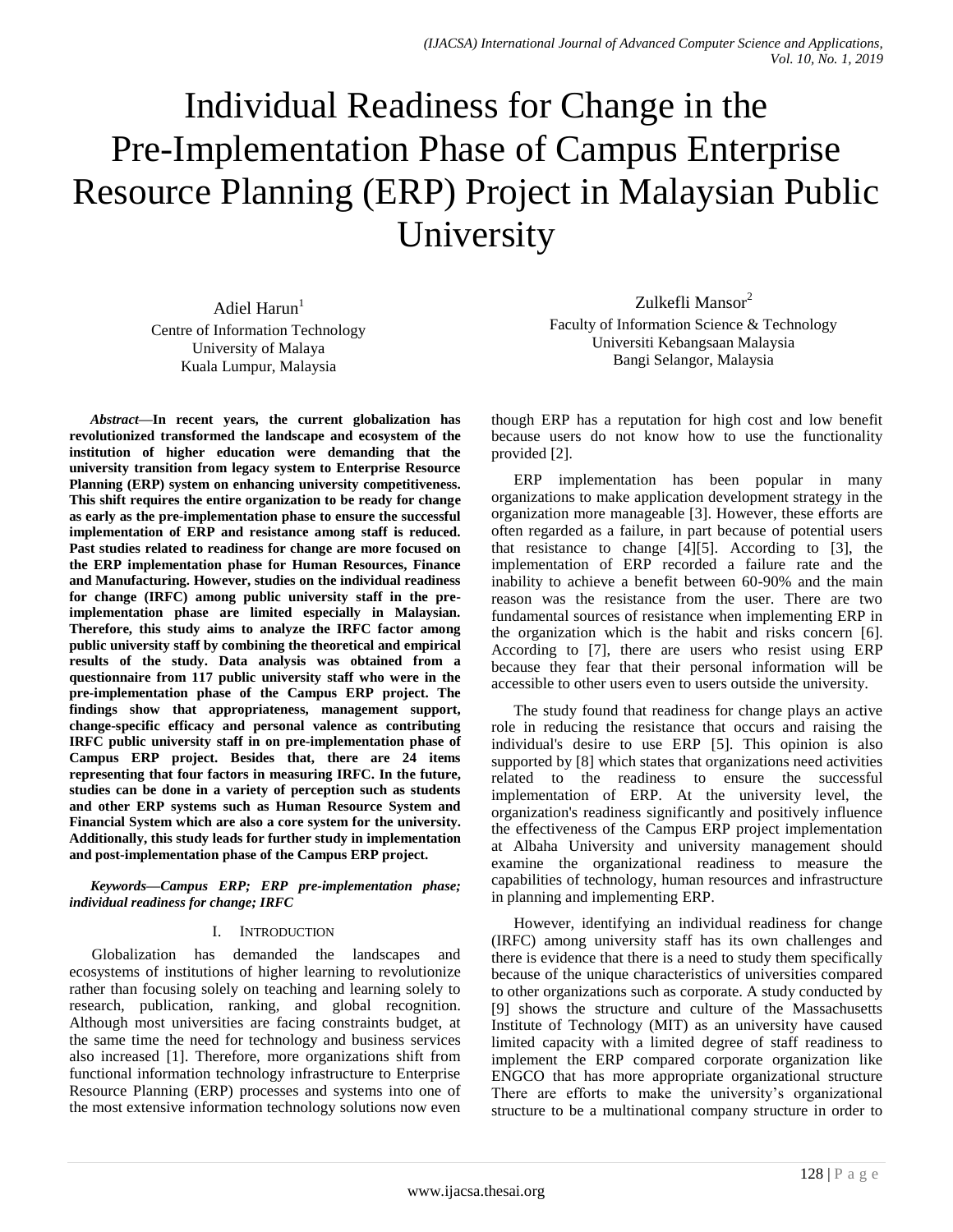enable best business practices created in the ERP but this raises pressure on staff [10].

In the Malaysian context, studies conducted on the Campus ERP project implementation are limited and mostly focused on private universities. A study by [11] has stated that in change management, the university needs to implement a strategic analysis to assess the risk, resistance level and the establishment of a special tactic to minimize resistance during the Campus ERP project implementation. Further study by [12] has identified the level of readiness for change in Malaysian private universities is absence or lack of top management, lack of understanding about the importance of Campus ERP system and resistance to change among staffs.

From previous studies as mentioned above, research findings from private university respondents are unlikely to apply to public universities as there is a difference between these two institutions of higher learning. The most significant difference is that private universities are owned by individuals or companies whose principles focus on higher education components that are to produce skilled manpower to meet the needs of skilled and professional workforce while public universities are government-owned, focusing on fundamental research for more scholars (scientists) and applied development research to empower the nation's high technology advancement [13]. Therefore, this study will fill the study gap by focusing on the IRFC among public university staff in the pre-implementation phase of the Campus ERP project in Malaysia.

This paper consists of 5 sections. Section I discuss the background of this study including the issues and problems of Campus ERP implementation. Section II discusses the ERP, ERP implementation phase and individual readiness for change (IRFC). Section III elucidates the methodology used in the study. Section IV presents the findings of the work and discussion. Lastly, Section V concludes the paper with a summary of the findings and recommended future work.

## II. LITERATURE REVIEW

## *A. Overview of Campus Enterprise Resource Planning (ERP)*

Implementation of the ERP System at universities around the world has increased significantly over the past decade [14],[15]. This is in response to growing global competition in higher education environments and acts as a way of replacing the existing management and administration system [4]. Previously, the university relied on the student information system to improve their service efficiency [16]. However, there is a call by the government to universities around the world to improve their performance and efficiency and as a result, universities have shifted to the ERP system to address environmental changes and overcome the limitations of the legacy system as a means of integration and performance improvement [17]. The main reason for ERP implementation in the university is to meet changing university needs and to facing global education changes and increasing competition. This integrated information solution provides competitive advantages to universities and universities that do not shift to integrated information solutions, will have difficulty in maintaining marketing to students and students either sooner or later to request the services offered by other universities [14]. This opinion is supported by [4] which states that universities are facing growing global competition for attracting and retaining students as students expect ease of access to information, self-service transactions, fast processing and learning especially since the cost of study and other fees increases at a rate that does not never happened before.

In addition, a study by [10] shows the purpose of the implementation of ERP by renowned universities because the university is already in a multinational environment such as a large organization where the role of top management is to oversee the overall business, making strategic decisions, etc. Furthermore, among other purposes that influence the decisions in using ERP are due to current changes, weak integration of information between departments and negative perceptions of civil [18]. Besides that, the ERP system is believed to help organizations share information, reduce costs and enhance business process management [6]. This opinion is supported by [15] which list the advantages of implementing ERP system as below:

- Better information access for planning and managing the institutions.
- Improved service for the university, students and staffs.
- Increased income and decreased expenses due to improved efficiency
- Unlimited access to authorized users.
- Maintainability of the system.
- High performance and reliability.
- Scalability/adaptability.
- Unifying information and processes related to students, faculty and staff.
- Better decision making.
- Meeting compliance and governance.
- Promoting relationships.
- Providing greater flexibility to users.
- Easier and quicker access to data for reporting and decision making.

## *B. ERP Implementation Phase*

According to [19] there are six phases of implementation namely pre-adoption, adoption, pre-implementation, pilot study, implementation and post-implementation. Preimplementation is a period of time before the physical exercise and can shape the individual attitudes involved with the implementation [19],[20]. In this phase, the organization will prepare itself and develop a plan to implement innovation initiatives [21]. Among the activities that took place was to study and evaluate, to provide awareness and preparation to the staff [3]. There is a need to anticipate potential conflicts and resistance from staff in pre-implementation phases that may cause project failure to occur [22].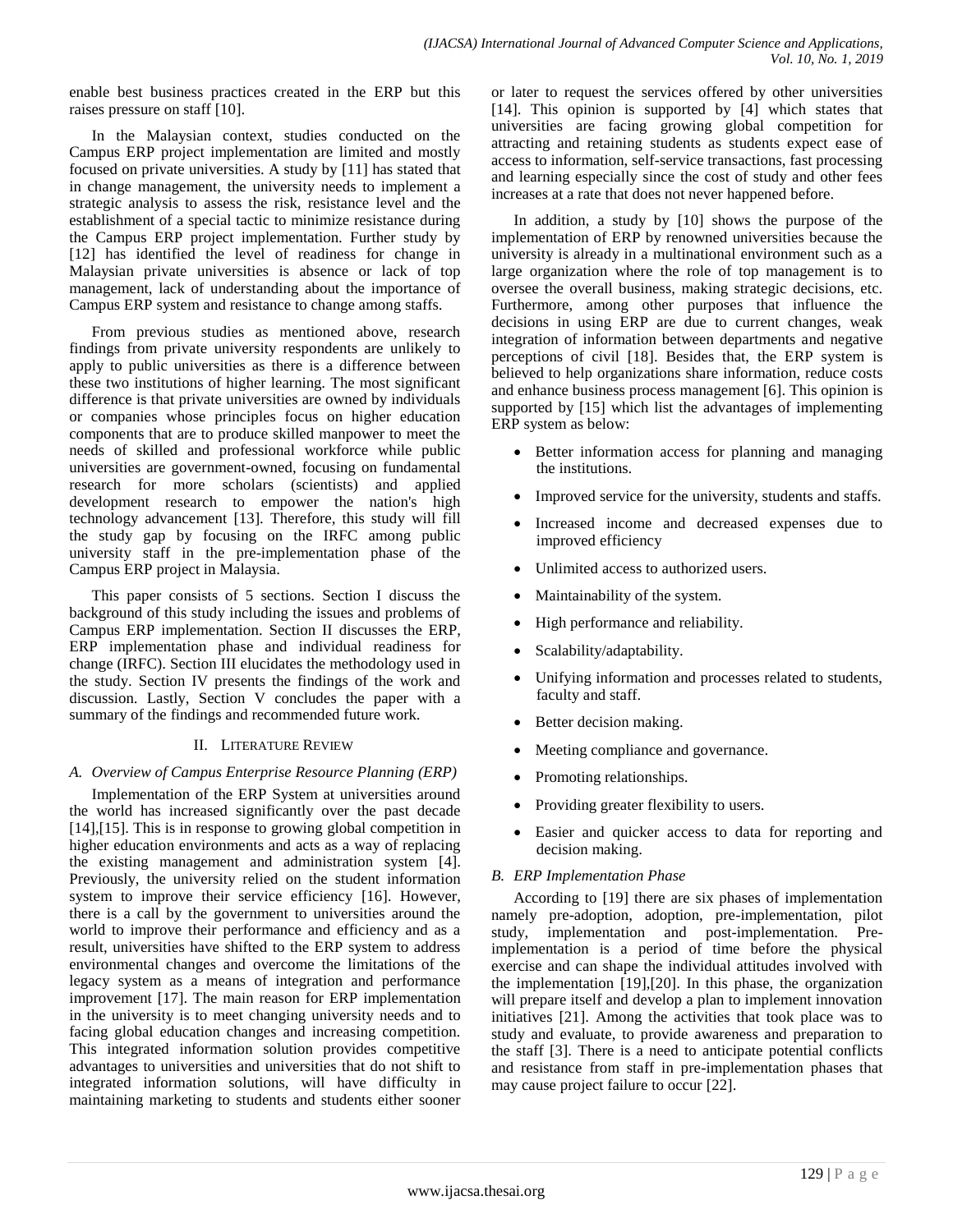### *C. Individual Readiness for Change (IRFC)*

In the pre-implementation phase, [23] has presented seven strategies to support the change management and one of them is related to readiness for change strategy. This opinion is supported by [24] which proposed an organization's readiness assessment as the first phase of performance evaluation and improvement measures of ERP implementation. According to [25], the implementation of ERP is not merely a result of technological change, but changes in the task, structure and staff. It is often seen that individuals generally do not like the changes and the ERP system involves changes in work processes that evoke resistance to changing among staff. This can explain why resistance to change is very common in the ERP implementation [12].

Therefore, [26] proposed a readiness for change assessment is one of the mechanisms in the change management models to increase motivation to learn and use the ERP system effectively. By assessing that, change agents, managers, human resource management professional and organizational development consultant can identify the gaps that exist between their own expectations about business changes and other staffs [27]. If a significant gap is observed and no action is taken to close the gap, the resistance will be expected, and the implementation will be threatened. Basically, organizational readiness for change assessment can be a guide as a strategy for implementing organizational change developed [28].

#### III. RESEARCH MODEL AND RESEARCH QUESTIONS

The objective of this study is to identify the contributing factors IRFC among public university staff in the preimplementation phase of Campus ERP project in Malaysia. Therefore, based on the conceptual study and the research literature, a model based on the study by [28] has been developed. The model contains appropriateness, management support, change efficacy and personal valence as the factors affecting the readiness for Campus ERP implementation. The associated factors are explained as follows.

## *A. Appropriateness*

To ensure that organizations are ready to change, [29] emphasized the importance of appropriateness and discovered a total of 18 articles from the organization's management publication to supporting such a factor since 1965. Moreover, [30] stated that if the staff supports the change, they must also believe that the proposed changes would be appropriate to deal with conflict.

## *B. Management Support*

A study by [5] states that management commitment and support are factors that influence readiness for change. In addition, organizational support is geared towards reducing opposition to changes, increasing readiness for changes and intentions to use the ERP system due to staff readiness to implement the ERP system [31].

## *C. Change Efficacy*

The study conducted by [32] suggests that the belief of the change efficacy among staffs should not be ignored by the organization when assessing organizational readiness for change. In addition, a study by [33] has shown a high consistency between individual and change efficacy. The opinion was supported by [34] which also found the change efficacy and personal benefits influenced by organizational culture.

## *D. Personal Valence*

Personal valence is also associated with the staff's readiness to accept the changes implemented in the organization [34]. Moreover, stressed that staff who believe that the changes that take place will benefit personally will make them appreciate the changes and encourage them to be involved in the implementation [32]. This opinion supported by the evidence that there is a correlation between pre-change and work attitude and individual readiness for change [35]. It is common for staffs to hear about what will happen to their job, position and so on, not how the ERP will change the organization's strategy or competitiveness [36].

The case for this study comprises the selected Malaysian public university that in the pre-implementation phase of Campus ERP project. In general, the study aims to answer the following research questions.

*1) RQ1*: What are the contributing factors IRFC among public university staff in the pre-implementation phase of Campus ERP project in Malaysia?

*2) RQ2*: What are the items measures the identified factors?

#### IV. METHODS: PARTICIPANTS AND DATA COLLECTION

The participants of the study were 117 staffs from the various department which is Vice Chancellor Office, Deputy Vice-Chancellor (Academic & International) Provost, Deputy Vice-Chancellor (Student Affairs & Alumni), Deputy Vice-Chancellor (Development), Bursar, Registrar and Academic Faculty Centre. According to the results, 28.21% of the respondents were men and 71.79% were women.

In terms of education, 0.85% had a PMR (the lowers), 15.38% had a SPM, 21.37% had a diploma, 49% had a bachelor's degree, 12.82% had master's degree and 8.55% had a Ph.D. Moreover, 88.03% of respondent were the nonacademic staff and 11.97% were academic staff; also 48.72%% of them had worked experience between 11-20 years and 26.50% with 6–10 years working experience. Besides that, 60.68% of the respondent from administrative service classification and 23.08% from information technology service classification. In term of position level, 32.48% of respondent was an executive/ officer, 18.80% of respondent was a manager/ senior officer, 24.79% of respondent was an assistant officer and 19.66% of respondent was a clerk.

For validity and reliability of instrument, four (4) test have been conducted which is a) person-item reliability and separation, b) validity and polarity of items to measure constructs based on the value of Point Measure Correlation (PTMEA CORR) value, c) fit of items to measure constructs and d) determine the correlation value by Standardized Residual Correlations.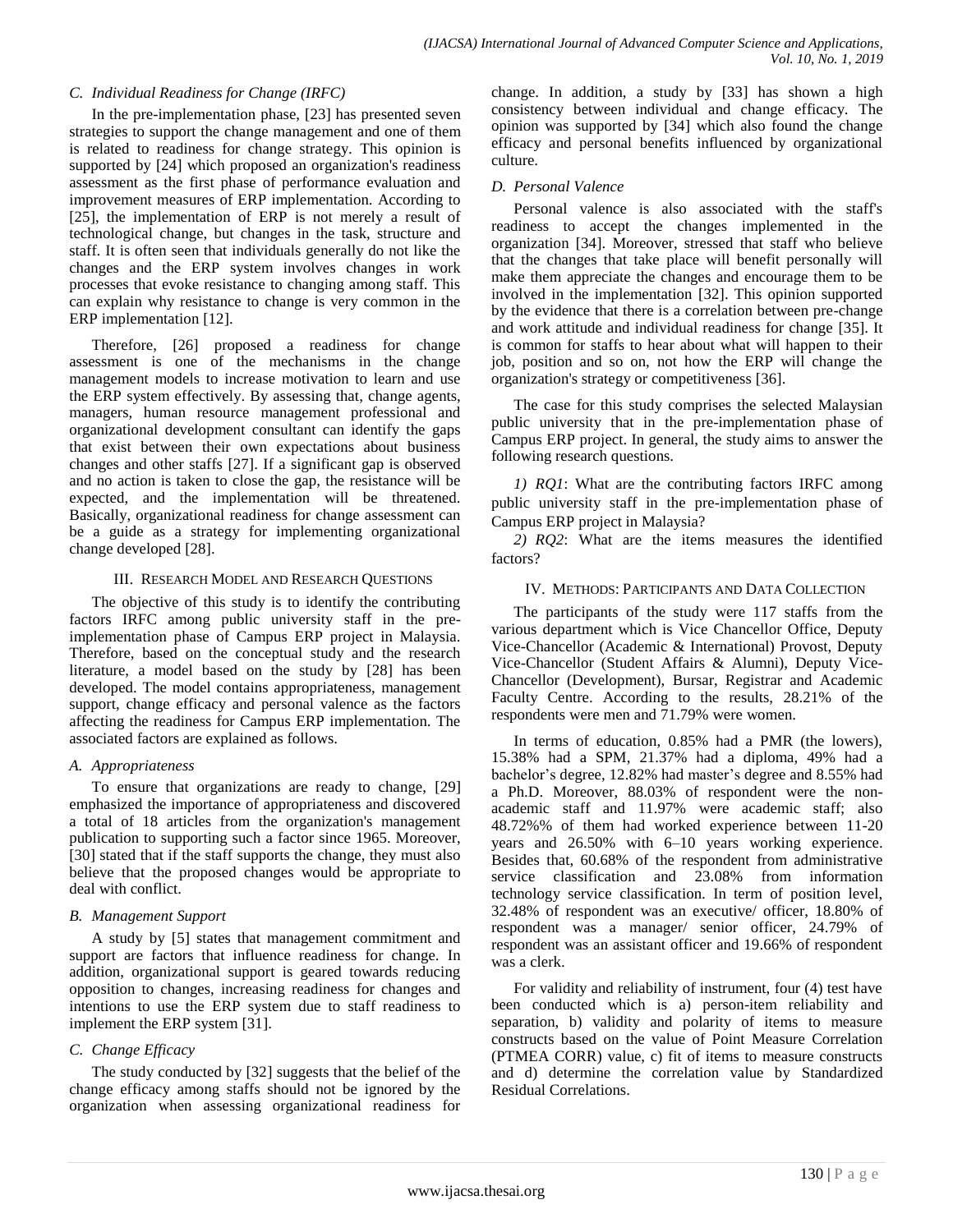#### V. RESULTS AND DISCUSSION

The questionnaire developed by [28] was used for gathering the required data. The table below (Table 1) listed the factors and the items used in this study.

The reliability and validity of the questionnaire using Cronbach's Alpha (CA) score are 0.94 for the person and 0.90 for the item. Besides that, the separation score is 3.38 for the person and 3.01 for the item. Therefore, this shows the item's reliability value is at an excellent level above the minimum level of 0.70 set and the item separation value is at a good level of more than 2.0 [37],[38].

| TABLE L | <b>FACTORS FOR STAFF READINESS FOR CHANGE IN</b> |
|---------|--------------------------------------------------|
|         | PRE-IMPLEMENTATION PHASE FOR CAMPUS ERP PROJECT  |

| Factor                    | Item                                          |  |  |  |  |
|---------------------------|-----------------------------------------------|--|--|--|--|
|                           | S1_Organization benefit                       |  |  |  |  |
|                           | S2_Sense to initiate the change               |  |  |  |  |
|                           | S3_Legitimate reasons S1_Organization benefit |  |  |  |  |
|                           | S4_Improve organization's overall efficiency  |  |  |  |  |
|                           | S5_Rational reasons                           |  |  |  |  |
| Appropriateness           | S6_Worthwhile in the long run                 |  |  |  |  |
|                           | S7_Change makes the job easier                |  |  |  |  |
|                           | S8_There is anything to gain                  |  |  |  |  |
|                           | S9_The time be spent on something else        |  |  |  |  |
|                           | S10_Change matches with organization's        |  |  |  |  |
|                           | priorities                                    |  |  |  |  |
|                           | P1_Encouraged to embrace this change          |  |  |  |  |
|                           | P2_Put all support behind this change effort  |  |  |  |  |
|                           | P3_Stressed the importance of this change     |  |  |  |  |
| <b>Management Support</b> | P4_Committed to this change                   |  |  |  |  |
|                           | P5_Don't even want it implemented             |  |  |  |  |
|                           | P6_Sent a clear signal this organization is   |  |  |  |  |
|                           | going to change                               |  |  |  |  |
|                           | B1_Do not anticipate any problems adjusting   |  |  |  |  |
|                           | to the work                                   |  |  |  |  |
|                           | B2 Don't think can do well some tasks         |  |  |  |  |
| Change Efficacy           | B3_Can handle it with ease                    |  |  |  |  |
|                           | B4_Have the skills that are needed            |  |  |  |  |
|                           | B5_Can learn everything that will be required |  |  |  |  |
|                           | B6_Past experiences make confident            |  |  |  |  |
|                           | M1_Will lose some of the statuses             |  |  |  |  |
|                           | M2_Will disrupt many of the personal          |  |  |  |  |
| Personally Beneficial     | relationships                                 |  |  |  |  |
|                           | M3_The future will be limited                 |  |  |  |  |

| CORREL-  ENTRY |       |                   | <b>ENTRY</b>                |        |
|----------------|-------|-------------------|-----------------------------|--------|
|                |       |                   | ATION NUMBER IT INUMBER ITE |        |
|                |       |                   |                             |        |
| - 69           |       | 12 P <sub>2</sub> | 14 P4                       |        |
| - 67           | 23 M1 |                   | <b>25 MB</b>                |        |
| - 60           |       | 11 P1             |                             | 12 P2  |
| . 59           |       | 4 S <sub>4</sub>  |                             | 10 510 |
| . 57           | 24 M2 |                   | 25 MB                       |        |
| . 54           | 13 P3 |                   |                             | 14 P4  |
| . 51           | 11 P1 |                   |                             | 14 P4  |
| - 51           |       | 12 P <sub>2</sub> | 13 P3                       |        |
| .48            |       | -7. SZ            |                             | 10 510 |
| . 47           | 23 M1 |                   |                             | 24 M2  |
|                |       |                   |                             |        |

Fig. 1. Top Item with High *C*orrelation.

The standardized residual correlations analysis found that all items had a low correlation value and not more than 0.7 as prescribed (Fig. 1). This shows that all the items are different and do not measure the same thing or merge several other dimensions that are shared. Therefore, all items used in the questionnaire are maintained [38].

Besides that, there is no negative value for PTMEA CORR and the score between 0.41 and 0.74. Next, analysis has shown acceptable value for Infit MNSQ between 0.64 to 1.36. There are 9 out of 25 items that are outside of the Infit MNSQ range and also beyond the ZSTD predictability range which is between - 2.00 to 2.00.

The S1 item aims to obtain staff feedback on the benefits the organization receives as well as the personal benefits received by staffs. The findings provide an overview of staff readiness for change as well as staffing perspectives on the importance of implementing ERP as a whole and not just for the benefit of individuals. This item was considered disproportionate because it was the most easily answered item at -0.78 logit because no respondent stated disagreed / strongly disagreed and only 18.80% stated unsure. The distribution indicates that the staff gave positive feedback in the assessment of this item. This finding shows this item is relevant and needs to be in the assessment of staff readiness.

S3 item aims to get staff feedback on the notion of changes to be implemented is valid. This S3 is blurry because there are two other similar items that are S2 and S5. Feedback from Professor during the content verification process has shown that there is ambiguity for this item. In addition, according to [28] the item has a contradiction with the factor it represents because it is not referred to the organization and requires further testing to ensure its relevance. In addition, during the validation of questionnaires, these items also received feedback as confusing.

Next, S9 item aims to get feedback on the time being used for the changes being made. The findings of this item will give an overview of the staff's readiness relation to change with time suitability for implementation of change. The analysis found that Item S9 is the most difficult item to answer at +1.07 logit. According to [33], such timing factors have a significant influence on the effectiveness of change among staff. In addition, the statements used in this item are negative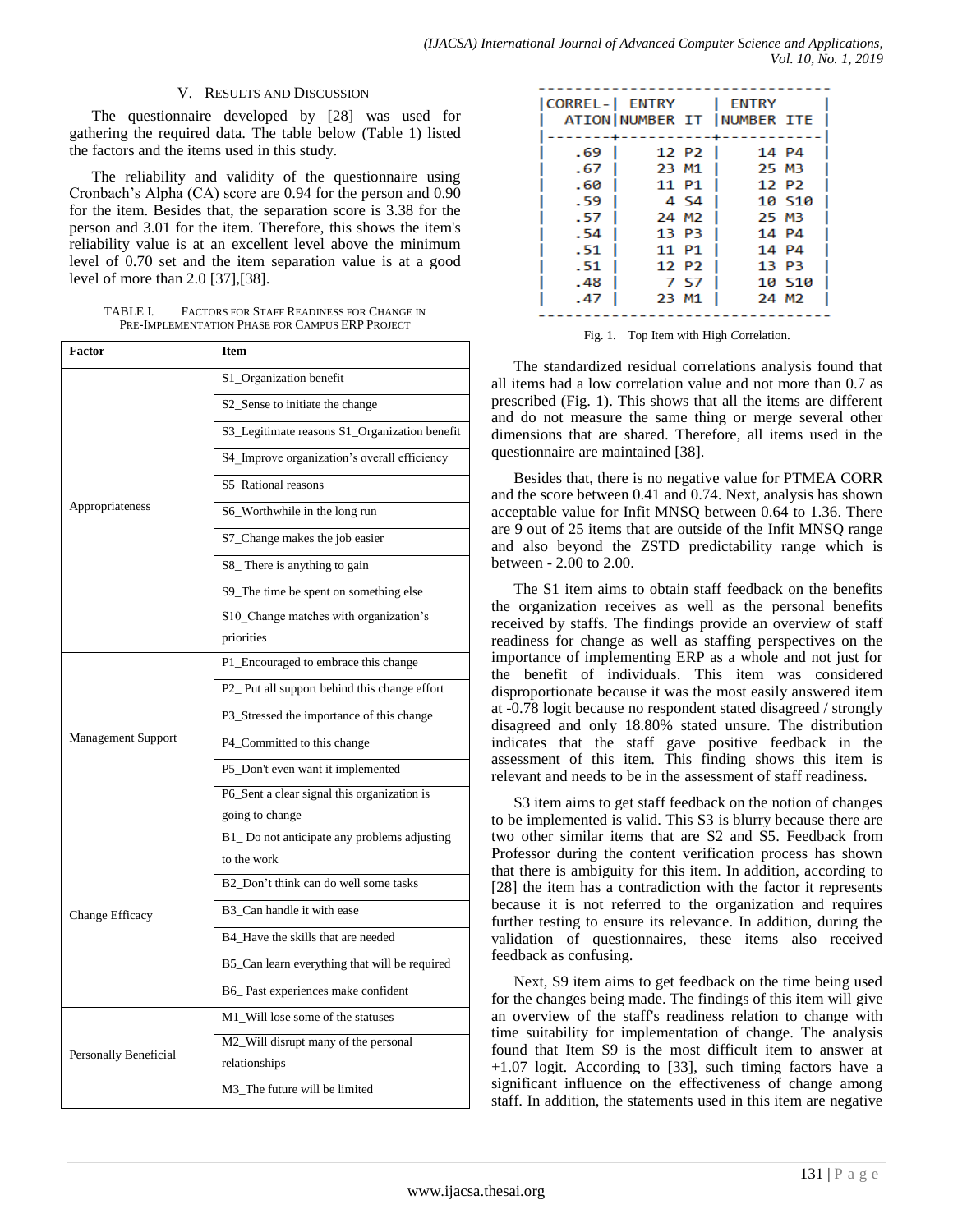to examine the attention and diligence of respondents while filling out the feedback form.

While S10 item aims to get feedback on the suitability of changes made with the organization's priorities. The findings of this item will give an overview of the staff's readiness to change with organizational priorities for the implementation of change. A study conducted by [35] proves that when staff sees organizational priorities are high in line with the objectives of change, staffing ability to change also increases and consequently contributes to organizational capacity to change.

P2 item aims to get staff feedback on support provided by the highest management of the changes being made. The findings provide an overview of the staff's readiness for change as well as the full support provided by the top management behind the changes made.

Next, P4 item aims to get staff feedback on the commitment given by the top management to the changes being made. Obtain from this item will give an overview of the staff's readiness relation to change with the commitment shown by the highest management. According to [12] the ERP project must receive approval and support from top management before it can be implemented. In addition, leadership behaviors such as good participation, support and direction by management have a positive and significant relationship with staff commitment [39]. This opinion is also supported by [31] which prove that management commitment has a correlation with staff readiness for changes in the implementation of ERP.

B1 item aims to get feedback on staff abilities to adapt to the changes being implemented. The findings of this item will provide an overview of the staff's readiness correlation for changes with the level of ability to adapt to the work to be done after the change is implemented.

Whereas B2 item is intended to obtain feedback on the staff's ability to perform tasks when changes are made. The findings of this item will give an overview of the staff's readiness to change with the ability to perform the assignment after the change is implemented. Item B2 is the most difficult item to answer at  $+1.07$  logit. The majority of respondents were positive for both and less than 13% of 11.97 for item B1 and 14.53% for item B2 gave negative feedback. According to the study of [40], the positive nature of the new item shows that staff is ready to change.

Lastly, M1 item aims to get feedback on the loss of benefits faced by staff when changes are made. The findings provide an overview of the staff's willingness to change with threats to existing advantages owned within the organization. According to [41], losing advantage in organizations is one of the most important factors for individual opposition to the implementation of ERP in the organization. This opinion was also supported by [35] stating that staff readiness for change had a relationship with the positive effect brought about by the change. Therefore, these items are retained in Personal Benefit Factors.

| <b>LENTRY</b>           | <b>TOTAL</b> | <b>TOTAL</b> |                 |                         |                       | MODEL  INFIT   OUTFIT   PT-MEASURE   EXACT MATCH                   |                       |                |  |
|-------------------------|--------------|--------------|-----------------|-------------------------|-----------------------|--------------------------------------------------------------------|-----------------------|----------------|--|
| <b>NUMBER</b>           | <b>SCORE</b> | <b>COUNT</b> |                 |                         |                       | MEASURE S.E.   MNSQ ZSTD  MNSQ ZSTD  CORR. EXP.   OBS% EXP%   ITEM |                       |                |  |
|                         |              |              |                 |                         |                       |                                                                    |                       |                |  |
| 9                       | 393          | 117          | 1.07            | .14 1.91                | 5.4 2.32              | 7.0 A.46                                                           | $.66$ 43.6 56.1 S9    |                |  |
| 17                      | 414          | 117          | .64             | .1511.62                | 3.8 1.94              | $5.1$ $B.41$                                                       | .64 56.4              | $59.4$ B1      |  |
| 18                      | 399          | 117          | .95             | .14 1.52                | 3.3 1.81              | $4.7$   $C$ $.48$                                                  | $.65$ 57.3            | $56.9$ B2      |  |
| 23                      | 443          | 117          | $-.03$          | .16 1.47                | 2.8 1.37              | 2.2 D.56                                                           | $.61 $ 64.1           | $64.1$ M1      |  |
| 25                      | 462          | 117          | $-.53$          | .17 1.31                | 2.0 1.17              | 1.0 E.58                                                           | $.59$   63.2          | $66.1$ M3      |  |
| 24                      | 458          | 117          | $-.42$          | .16 1.30                | 1.9 1.20              | $1.2$ F $.56$                                                      | .60  63.2             | $65.9$ M2      |  |
| 20                      | 416          | 117          | .60             |                         | $.15 1.08$ $.6 1.30$  | 1.9 G.55                                                           | $.64$ 67.5 59.6 B4    |                |  |
| 2                       | 457          | 117          | $-.39$          | .16 1.21                | 1.3 1.14              | $.9$ IH $.68$                                                      | .60 67.5              | $65.8$   S2    |  |
| 6                       | 465          | 117          | $-.61$          | .17 1.16                | 1.1 1.08              | .5 I.59                                                            | $.59$ 75.2            | $66.3$ S6      |  |
| 8                       | 449          | 117          | $-.18$          | .16 1.13                | .9 1.13               | $.8$   J $.72$                                                     | .61  62.4             | $64.7$ S8      |  |
| 15                      | 406          | 117          | .81             |                         | $.14$   .99 .0   1.12 | .8 K .67                                                           | $.65$ 68.4            | $58.4$ P5      |  |
| 5                       | 460          | 117          | $-.47$          | .17 1.05                | .4 1.01               | .1 L.62                                                            | .60 77.8              | $66.1$ S5      |  |
| 16                      | 424          | 117          | .42             | .15 .75                 | $-1.9$ .94            | $-.3$ M $.62$                                                      | $.63$ 67.5 60.3 P6    |                |  |
| 21                      | 456          | 117          | $-.36$          | 90. ا16.                | $-.6$ .84             | $-.9 1$ .61                                                        | .60 80.3              | 65.6 B5        |  |
| 7                       | 446          | 117          | $-.10$          | .16 .89                 | $-.71$ .85            | $-.9 k$ .64                                                        | $.61$   68.4          | $64.4$ S7      |  |
| 13                      | 418          | 117          | .56             | $.15$ . 81              | $-1.4$ .89            | $-.7 $ j $.62$                                                     | .64 65.0              | $59.8$   P3    |  |
| 19                      | 427          | 117          | .36             | .15 .79                 | $-1.5$ .78            | $-1.5$  i.64                                                       | .63 77.8              | $60.9$ B3      |  |
| 11                      | 435          | 117          | .17             | .15 .77                 | $-1.7$ .72            | $-1.9$  h.69                                                       | $.62$ 70.9            | $62.7$ P1      |  |
| 22                      | 455          | 117          | $-.34$          | $.16$ . 74              | $-1.8$ .74            | $-1.7$ g . 65                                                      | $.60$   73.5 65.5  B6 |                |  |
| 4                       | 466          | 117          | $-0.64$         | .17 <sub>1</sub><br>.73 | $-2.0$ . 69           | $-1.9$ f.72                                                        | $.59$ 74.4            | $66.3$ S4      |  |
| 10                      | 462          | 117          | $-.53$          | .171<br>.62             | $-3.0$<br>.57         | $-3.0$ e.72                                                        | $.59$ 82.1            | $66.1$   $510$ |  |
| $\overline{\mathbf{3}}$ | 458          | 117          | $-.42$          | .16 .62                 | $-3.0$ . $61$         | $-2.7$ d. 71                                                       | .60 79.5              | $65.9$ S3      |  |
| 12                      | 442          | 117          | .00             | .16 .60                 | $-3.1$ . 59           | $-2.9c.70$                                                         | $.62$ 73.5            | $63.7$ P2      |  |
| 14                      | 433          | 117          | $\overline{22}$ | .15 .56                 | $-3.5$ $-55$          | $-3.4$ b. 72                                                       | $.62$ 67.5            | $61.8$ P4      |  |
| 1                       | 471          | 117          | $-.78$          |                         |                       | .17. 3.1   3.5.   3.5.   53.   17.                                 | $.58$ 78.6 66.1 S1    |                |  |
|                         |              |              |                 |                         |                       |                                                                    |                       |                |  |
| <b>MEAN</b>             | 440.6        | 117.0        | .00             | .16 1.00                | $-.2 1.03$            | .01                                                                | 69.0                  | 63.2           |  |
| S.D.                    | 22.3         | - 0          | .53             | .01 .36                 | $2.4$ .44             | 2.6                                                                | 8.6                   | 3.2            |  |

Fig. 2. Misfit Order.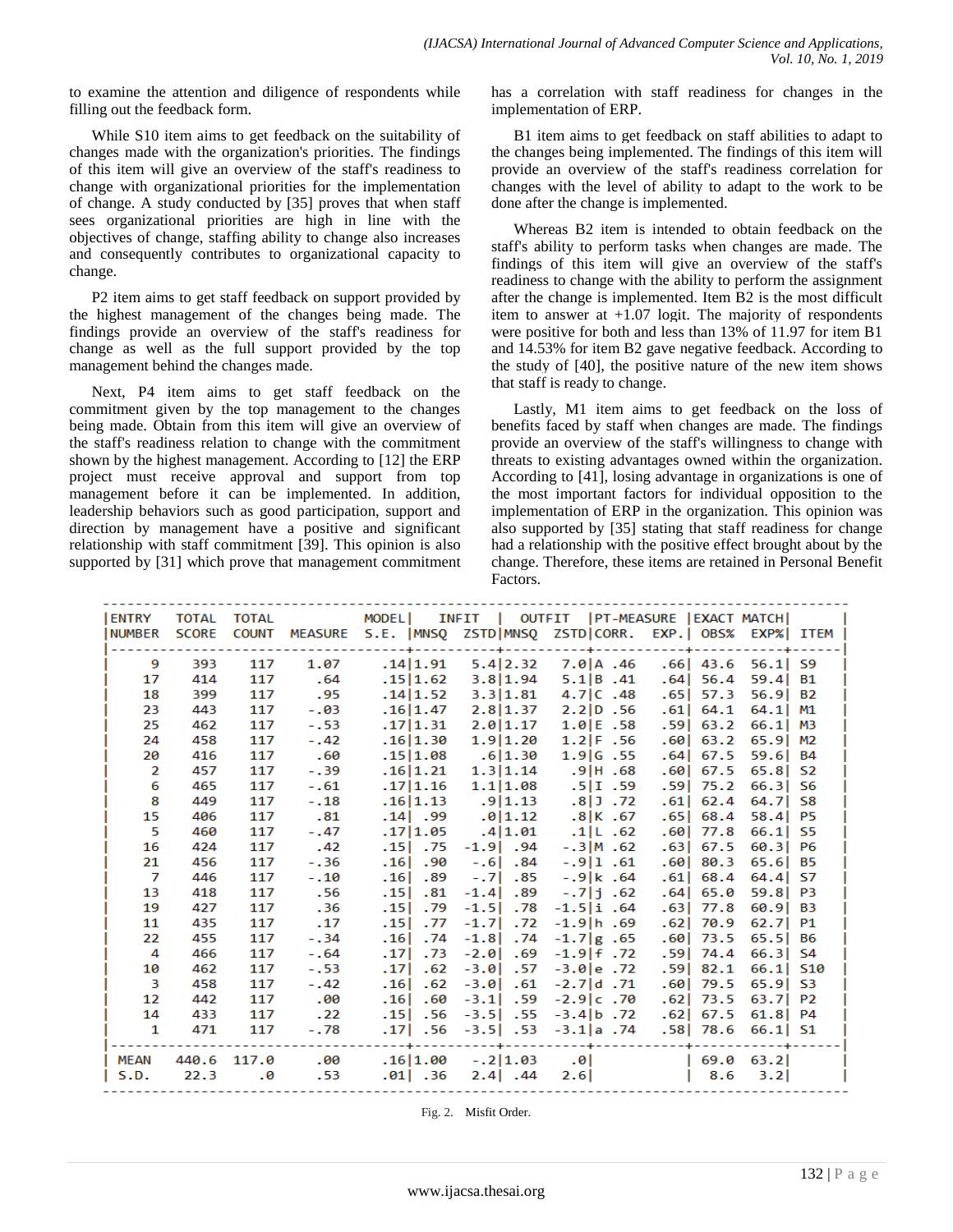After re-assessment, 8 of the items are retained namely S1 Organization benefit, S9 The time be spent on something else, S10\_Change matches with organization's priorities, P2\_ Put all support behind this change effort, P4\_Committed to this change, B1\_Do not anticipate any problems adjusting to the work, B2\_Don't think can do well some tasks and M1\_Will lose some of the statuses. However, S3\_Legitimate has been dropped by considering the suggestion from [28] which states that the item has more valence of the organization than it is a discrepancy. In addition, during the questionnaire content verification, the expert stated this item was ambiguous and confusing. Therefore, only 24 out of 25 items that are identified to measure factors for IRFC. Fig. 2 below shows the values of infit MNSQ, Infit ZSTD and PTMEA CORR for each item.

Base on the survey, 23 items have more than 50% positive response from respondents which the top 3 highest percentage are S6\_Worthwhile in long run (82.92%), S5\_Rational reasons (82.05%) and S1\_Organization benefit (81.20%). Besides, only 2 items have less 50% but still, more than 47% positive response from respondents which is S9\_The time be spent on something else (47.84%) and B2\_Don't think can do well some tasks (49.58%). Therefore, all four factors are identified as contributed to public university staff's readiness for change in the pre-implementation phase of Campus ERP project.

# VI. CONCLUSION

This study was designed to identified factors and items that measures IRFC among public university in preimplementation phase for Campus ERP project in Malaysia. This analysis confirmed that appropriateness, management support, change-specific efficacy and personal valence are factors for IRFC in the pre-implementation phase for Campus ERP project. In addition, this study also found that only 24 out of 25 items fit to measure those four factors. In the future, further studies can be conducted on factors and items of staff readiness for changes in the implementation and postimplementation phase of the ERP Campus project. In addition, studies can also be conducted on students who are the largest stakeholder in the university as well as on other major systems in the university.

## ACKNOWLEDGMENT

The authors would like to thank, Faculty of Information Science and Technology, Universiti Kebangsaan Malaysia and the University of Malaya by giving the authors an opportunity to conduct this research.

#### **REFERENCES**

- [1] Raja Mohd Tariqi Raja Lope Ahmad, Zalinda Othman & Muriati Mukhtar. 2013. Integrating CSF and Change Management for Implementing Campus ERP System. *International Journal of Information Management & Change Management* 6(3): 189–204.
- [2] Motwani, J., Subramanian, R. & Gopalakrishna, P. 2005. Critical Factors for Successful ERP Implementation : Exploratory Findings from Four Case Studies. *Computers in Industry* 56: 529–544.
- [3] Al-Shamlan, H.M. & Al-Mudimigh, A.S. 2014. The Chang Management Strategies and Processes for Successful ERP Implementation : A Case Study of MADAR. *International Journal of Computer Science (IJCSI)* 8(March 2011): 399–407.
- [4] Abdellatif, H.J. 2014. ERP in Higher Education: A Deeper Look on Developing Countries. *International Conference on Education Technologies and Computers (ICETC)*, hlm. 73–78.
- [5] Kwahk, K. & Lee, J. 2008. Information & Management The Role of Readiness for Change in ERP Implementation : Theoretical Bases and Empirical Validation. *Information & Management* 45 474–481.
- [6] Aladwani, A.M. 2001. Change Management Strategies for Successful ERP Implementation. *Business Process Management Journal* 7(3) 266– 275.
- [7] Dhafari, Z. Al & Li, M 2014. Exploring Factors Causing Disparity between Desired and Experienced Effects of Campus ERP Systems. Lund University.
- [8] Ahmadi, S., Papageorgiou, E., Yeh, C. & Martin, R. 2015. Computers in Industry Managing readiness-Relevant Activities for the Organizational Dimension of ERP Implementation. *Computers in Industry* 68(April 2015): 89–104.
- [9] Seo, G. 2013. Challenges in Implementing Enterprise Resource Planning (ERP) System in Large Organizations: Similarities and Differences Between Corporate and University Environment. *MIT SLOAN School of Management*.
- [10] Pollock, N. & Cornford, J. 2004. ERP Systems and the University as a "Unique" Organisation. *Information Technology and People* 17(1) 31– 52.
- [11] Raja Mohd Tariqi Raja Lope Ahmad, Zalinda Othman & Muriati Mukhtar. 2011. Campus ERP Implementation Framework for Private Institution of Higher Learning Environment in Malaysia. *WSEAS Transactions on Advances in Engineering Education* 8(1) 1–12.
- [12] Raja Mohd Tariqi Raja Lope Ahmad, Zalinda Othman, Muriati Mukhtar, Mohd Fahmi Mohamad Amran, Wan Azlan Wan Hassan Wan Harun, Azhar Hamid & Suziyanti Marjudi. 2016. Awareness, Perception & Barrier: An Empirical Study of Campus ERP Implementation. *Journal of Theoretical and Applied Information Technology* 91(2): 424–432.
- [13] Ibrahim Komoo. 2017. Antara Universiti Awam dan Swasta. *Utusan Malaysia*, http://www.utusan.com.my/rencana/antara-universiti-awamdan-swasta-1.432915.
- [14] Rabaa'i, A.A., Bandara, W. & Gable, G.G. 2009. ERP Systems in the Higher Education Sector : A Descriptive Case Study. *20th Australian Conference on Information Systems*, hlm. 456–470. Melbourne.
- [15] Mohamed Soliman & Noorliza Karia. 2015. Enterprise Resource Planning (ERP) System as an Innovative Technology in Higher Education Context in Egypt. *International Journal of Computing Academic Research (IJCAR)* 4(5) 265–269.
- [16] Kalema, B.M.B., Olugbara, O.O. & Kekwaletswe, R.M. 2014. Identifying Critical Success Factors: the Case of ERP Systems in Higher Education. *The African Journal of Information Systems* 6(3): 68–70.
- [17] Abugabah, A., Sansogni, L. & Alfarraj, O.A. 2013. The Phenomenon of Enterprise Systems in Higher Education: Insights From Users. *International Journal of Advanced Computer Science and Applications* 4(12): 79–85.
- [18] Aljohani, A., Peng, A. & Nunes, M. 2015. Critical Factors Leading to ERP Replacement in Higher Education Institutions in Saudi Arabia  A Case Study. *iConference 2015 Proceeding*.
- [19] Herold, D.M., Farmer, S.M. & Mobley, M.I. 1995. Pre-Implementation Attitudes Toward the Introduction of Robots in a Unionized Environment. *Journal of Engineering and Technology Management (JET-M)* 12: 155–173.
- [20] Abdinnour-Helm, S., Lengnick-Hall, M.L. & Lengnick-Hall, C.A. 2003. Pre-implementation Attitudes and Organizational Readiness for Implementing an Enterprise Resource Planning System. *European Journal of Operational Research* 146(2): 258–273.
- [21] Javahernia, A. & Sunmola, F. 2017. A Simulation Approach to Innovation Deployment Readiness Assessment in Manufacturing. *Production & Manufacturing Research* 3277(August) 1–9.
- [22] Al-Shamlan, H.M. & Al-Mudimigh, A.S. 2014. The Chang Management Strategies and Processes for Successful ERP Implementation : A Case Study of MADAR. *International Journal of Computer Science (IJCSI)* 8(March 2011): 399–407.